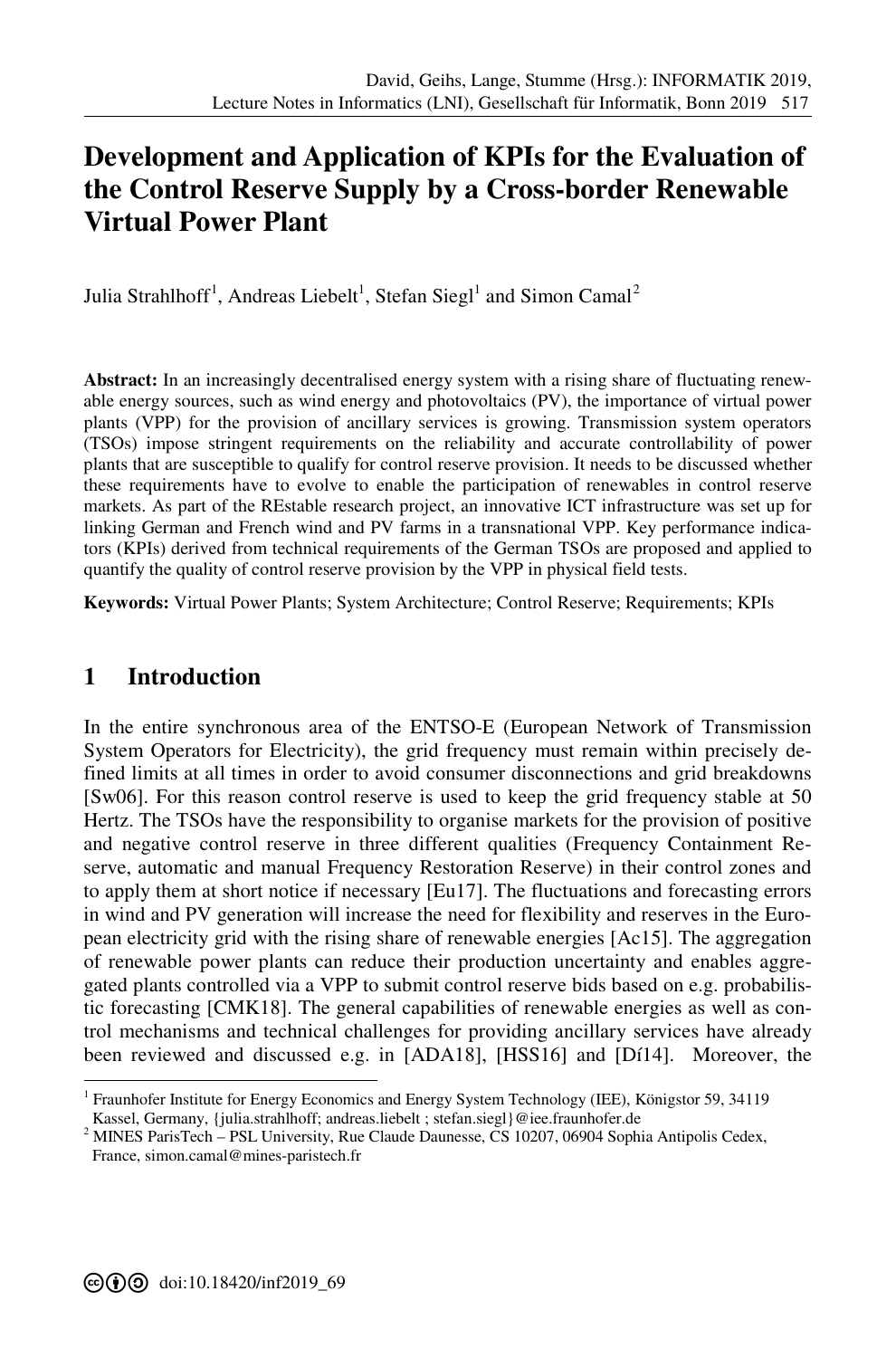physical ability of wind energy and photovoltaics to provide control reserve within a VPP has already been demonstrated in former research projects of Fraunhofer IEE [Fr14], [Fr17]. In these projects the control of energy units was realized via the in-house software for a central control system «IEE.vpp».

A new challenge is to build up the ICT connection for a various set of power plants from different manufactures and operators in different countries and to overcome the country specific regulatory obstacles for a central control of wind and PV farms. Last, it is a challenge to prove the fulfilment of the strictest requirements for the provision of Frequency Containment Reserve (FCR) with fluctuating renewables. The German-French-Portuguese project «REstable» takes up these challenges to improve renewable-based system services by better cooperation of the European control zones.

The objective of this work is to analyse the quality of control reserve provided by fluctuating energies in an exactly quantifying and comparable way and to compare the results for the currently valid technical requirements with the newly published prequalification conditions by the German TSOs [Ge18b]. Physical control power field tests carried out with IEE.vpp are evaluated with the help of a key figure system that is developed within the context of the REstable project. The mathematical formulation of the KPIs is derived from the requirements in the publicly accessible documents of the German TSOs. With the use of Python automated evaluations are visualized.

Since FCR operates across countries in the entire network system and places the greatest requirements on control speed and technology, the focus of this work is on the execution and evaluation of FCR field tests. The FCR field tests in the REstable project explore possible pre-qualification frameworks for renewable energies, as there are still European wide barriers to entry in frequency-regulation services markets [Bo18]. In Germany it is neither possible to operate on FCR markets with fluctuating energies [Ge18d] nor to use control zones crossing or even cross-national pools of power plants for providing control reserve [Eu17]. With regard to harmonized European power markets and the growing importance of PV and wind energy for the system stability [Bu15], the investigation of the ability of renewable energies performing FCR is a relevant future topic.

## **2 Related Work**

The comprehensive method of this work is a new approach to evaluate ancillary services by aggregated renewable power plants in physical field tests automatically.

The system architecture of a VPP composed of distributed energy resources with the capability to provide grid frequency support has already been shown in [Es17], though the case study results were based on simulations instead of physical field tests. A methodological challenge for developing performance indicators for grid operations is how to translate laws or regulatory frameworks into equations. Requirements analyses based on technical grid codes have been presented in [Dí14], [HSS16], [LER12] and [PVG17],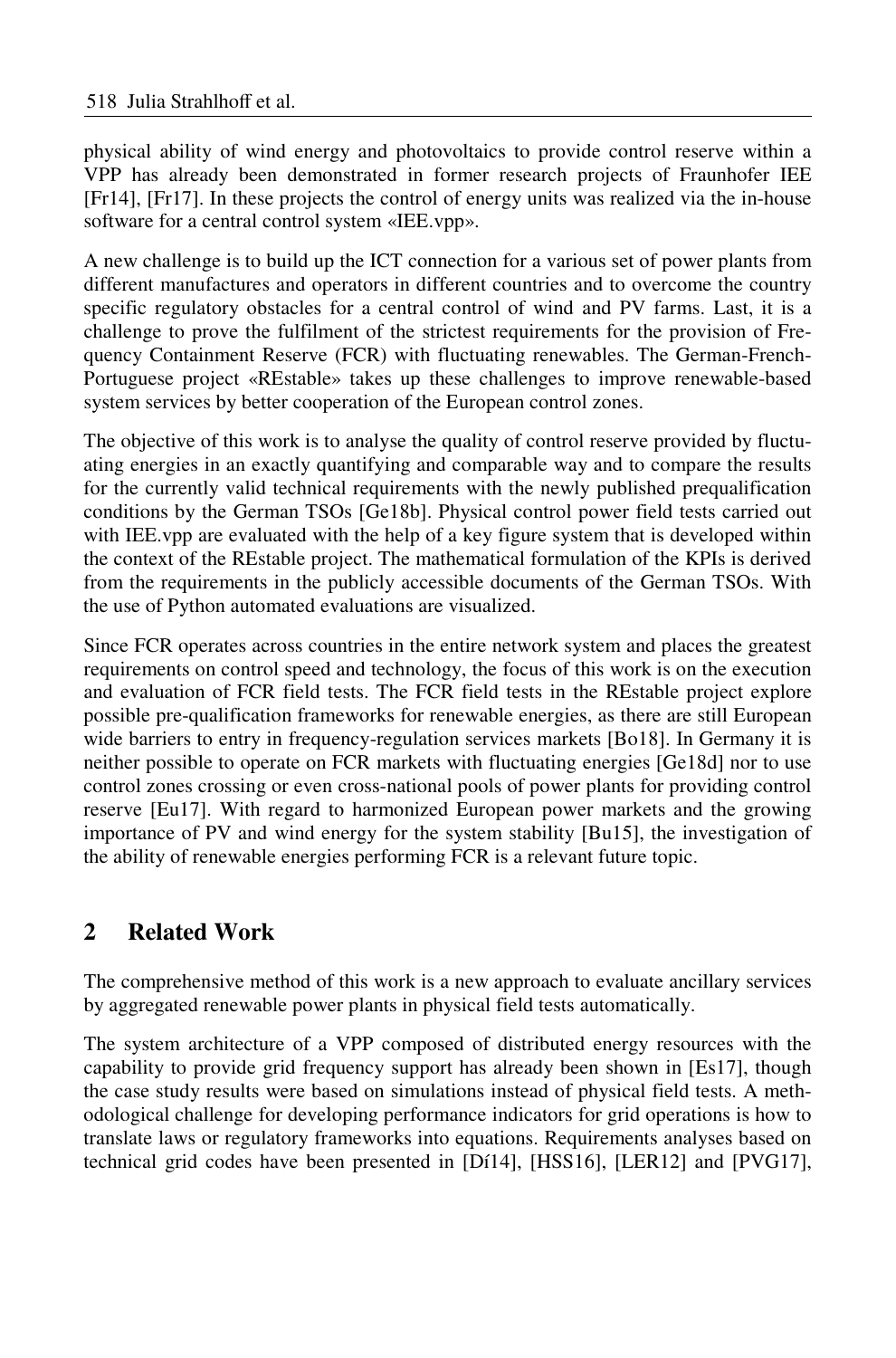whereby [LER12] and [PVG17] also develop specific derived key figures to measure the system stability, the availability or the deviations from a certain set point, for example. [LER12] defines KPIs of control reserve provision integrating the dynamics of the response of the balancing provider. However, none of these authors has developed one global KPI that allows to evaluate the performance quality respectively the fulfilment of the grid requirements at a glance. Moreover, the evaluations are either based on simulations [HSS16], [PVG17] or do not consider variable renewable production units [LER12].

Whereas this work proposes a method to evaluate automatically real physical control reserve field tests of renewable power plants within a VPP based on one main KPI which is derived from the technical requirements of the existing grid codes.

The system architecture for the control reserve field tests is presented in section 3.1, and the methodology for the performance evaluation in section 3.2.

## **3 Proposed Methods**

### **3.1 System Architecture for Building a Transnational VPP**

The system architecture of the VPP (see Fig. 1) consists of different major components that are described more in detail below. The central component of the VPP is the control system, which coordinates all FCR processes.



Fig. 1: REstable field test system architecture for FCR

On the customer side, the power plants can be connected via various interfaces. Within the project, the different power plants were connected via IEC 61400-25-MMS, OPC XML DA and Modbus TCP. *IEC 61400-25-MMS* is a communication standard for a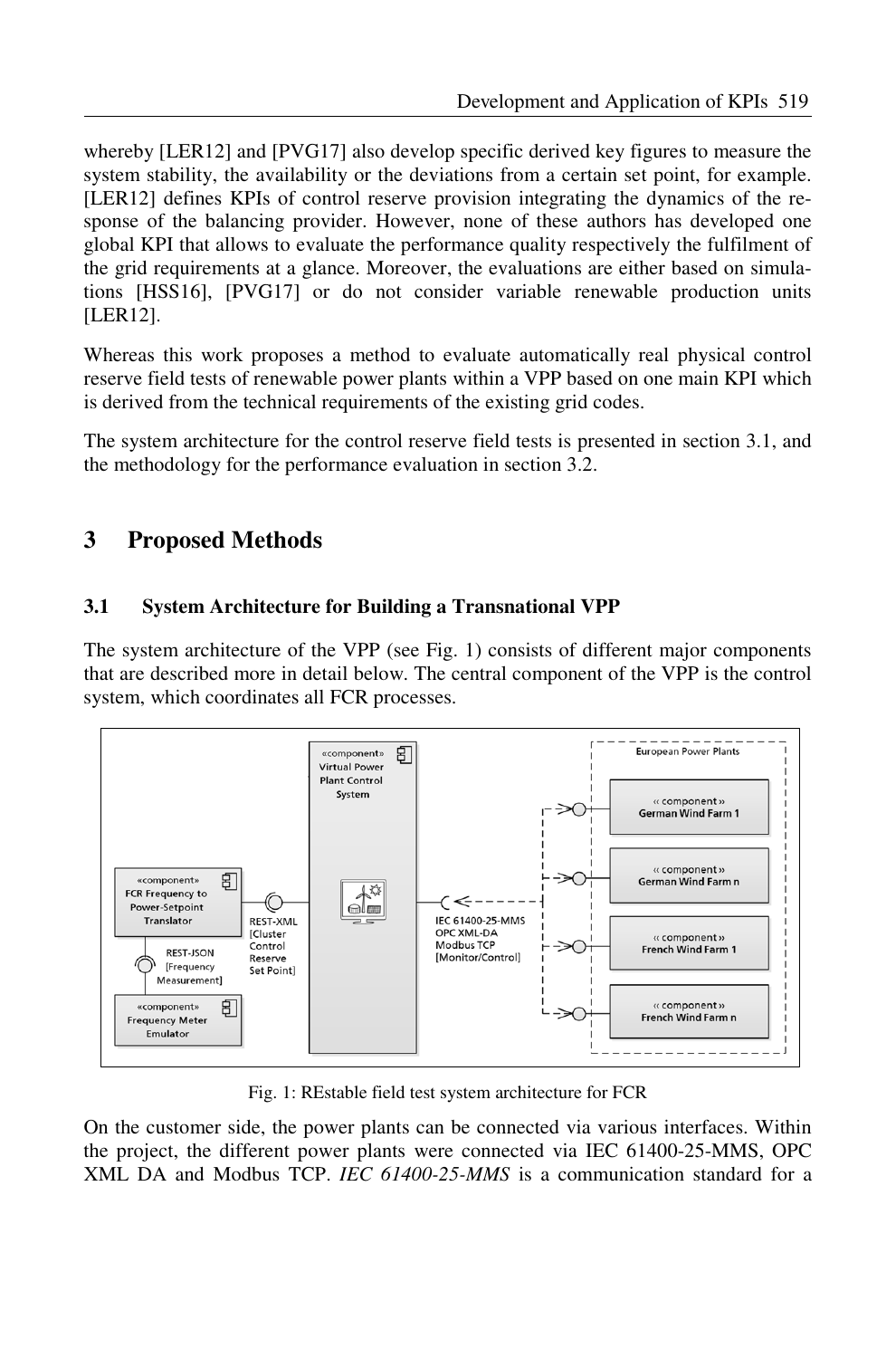-

uniform information exchange for monitoring and controlling wind power plants and was developed by the technical committee «Wind energy generation systems» (IEC TC 88) [MTH09]. It is based on IEC 61850, which is used for communication in substation automation. The standard defines the components of a wind turbine in a manufacturerindependent environment and serves to exchange the information provided by the components [Le08]. *OPC XML-DA* was released by the OPC foundation and relies on the OPC DA server based on COM/DCOM technology. Due to some limitations of that technology like platform dependency and communication issues, the OPC foundation decided to further develop the specification based on a SOAP (Simple Object Access Protocol) web service via HTTP (Hypertext Transfer Protocol) [HY10]. *Modbus TCP* has become a standard communication protocol for connecting industrial devices in a vendor-neutral way. It is commonly used in SCADA systems for communication with programmable logic controllers (PLCs) [MNK14]. All three protocols define the data points and the way to communicate. In addition, IEC 61400-25-MMS defines a data model for a uniform information exchange for monitoring and control. This data model is vendor-specific in OPC XML-DA and Modbus TCP.

The architecture used in the project differs from a current FCR architecture. In real operation, each power plant would have its own frequency meter. The active power response would be activated autonomously by each power plant based on local frequency measurement [Sw06], [Co14]. The control system would only be responsible for the distribution of the shares of control reserve provision, which are disaggregated for each participating power plant. In contrast to this, in the architecture for control reserve field tests it is useful to perform the frequency measurement centrally at the control system to avoid installation expenses for several power plants. For the REstable project's field test purpose the system architecture has been modified to the extent that a frequency meter emulator that emulates a frequency signal of the grid is used instead of a central frequency measurement. The values are read in via a csv-file and are provided to the control system via a REST-JSON interface. It has the advantage that a common and defined frequency curve can be used for all power plants and for each test in order to be able to build reproducible and evaluable field tests. For the FCR field tests an FCR bid is set manually in the VPP control system, the amount of which depends on the weather conditions for wind and solar. <sup>3</sup> The conversion of the given grid frequency into an active power target for the tests is performed by a component called «Frequency to Power-Setpoint Translator», which is connected to the frequency emulator via a REST-JSON interface and to the VPP control system via a REST-XML interface. The converter calculates the active power reserve set point based on the frequency using the frequency power curve (see Fig. 2). The calculated amount of target activation is send to the VPP control system. The target active power is disaggregated for the participating power plants by the VPP control system. This disaggregation takes into account the available active power (AAP) and the state of each power plant. The result of the disaggregation is a necessary active power reduction for each power plant, which should be realized to

<sup>&</sup>lt;sup>3</sup> In the target state of the system architecture, a connected trading tool would be responsible to submit accepted FCR offers to the control system.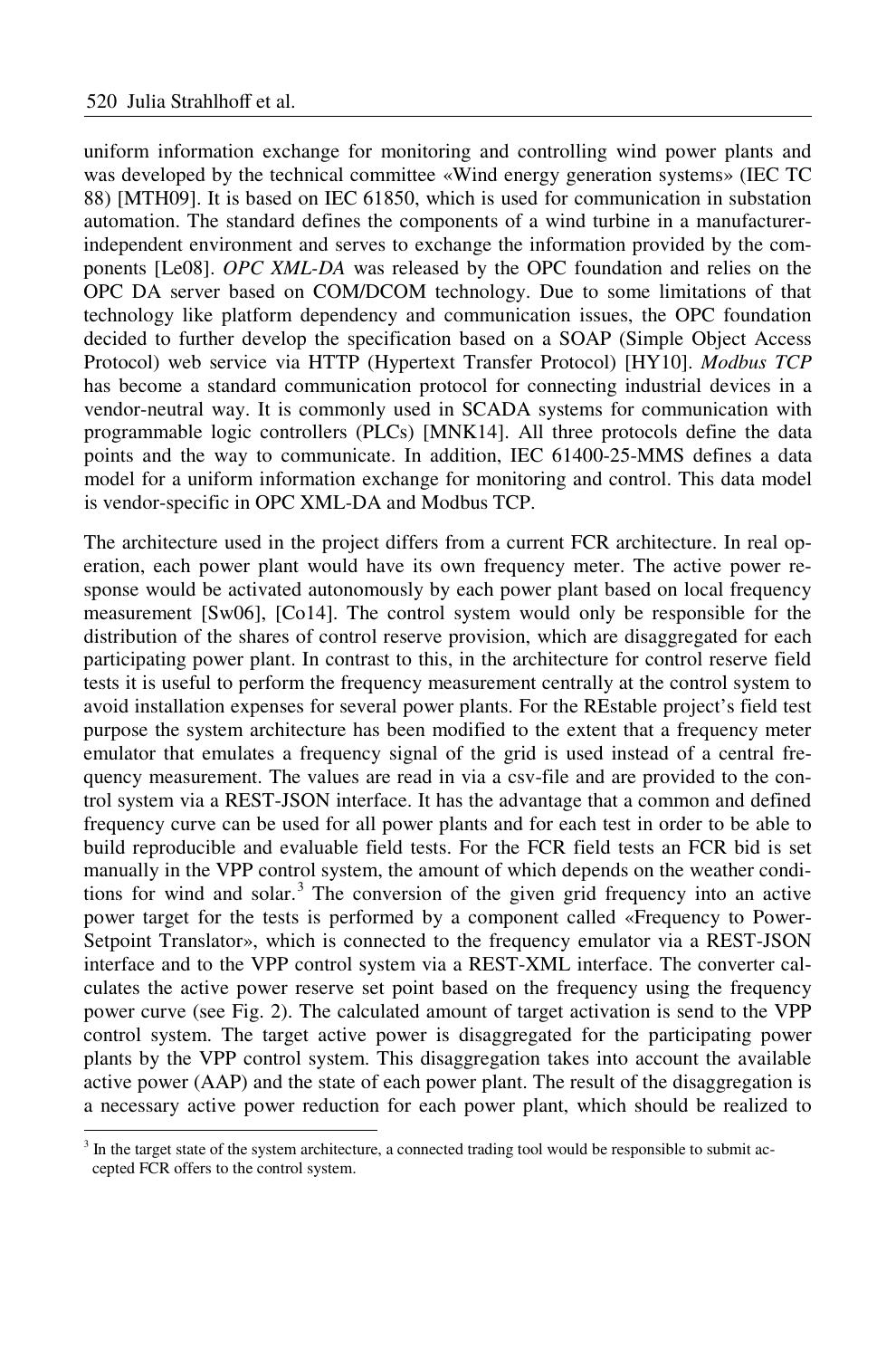provide the required amount of FCR.



Fig. 2: FCR power frequency characteristic [Ge14]

The following subchapter presents the evaluation methodology for FCR field tests, including the requirements analysis, the development of KPIs and the Python model.

### **3.2 Performance Evaluation of Control Reserve Supply**

### **Requirements Analysis of FCR**

The FCR is activated non-selectively and in solidarity throughout the ENTSO-E network. It has to be provided symmetrically in positive and negative direction and must be available for up to 15 minutes within 30 seconds in case of activation. [Co14], [Sw06]

The following table contains the most relevant requirements for the KPI evaluation that are based on the official German TSO's documents.

| ID            | <b>Short Title</b> | Description                                                     | Source |
|---------------|--------------------|-----------------------------------------------------------------|--------|
| <b>FCR 01</b> | Provision          | The VPP must provide the contracted FCR for the                 | [Bu11] |
|               | time slice         | time slice of one week (Mo 0:00 to Su 24:00).                   |        |
| $FCR_02$      | Provision          | The VPP must ensure a 100 % availability of con-                | [As03] |
|               | availability       | tracted power during the whole provision period.                |        |
| <b>FCR 03</b> | Activation         | The VPP must activate the required power reserve                | [As03] |
|               | time               | within maximal 30 seconds.                                      |        |
| <b>FCR 04</b> | Duration of        | The VPP must be able to deliver the contracted                  | [As03] |
|               | activation         | FCR for at least 15 minutes.                                    |        |
| <b>FCR 05</b> | Over- and          | The VPP must ensure a maximal overfulfillment of [Ge13]         |        |
|               | underful-          | the maximum value of $(5 \text{ MW}, 20 \% \text{ of the set})$ |        |
|               | fillment           | point) and avoid any underfulfillment.                          |        |

Tab. 1: German FCR requirements

The amendment of the FCR requirements as in [Ge18b] leads to some modified and as well some additional requirements, which are presented in Tab. 2.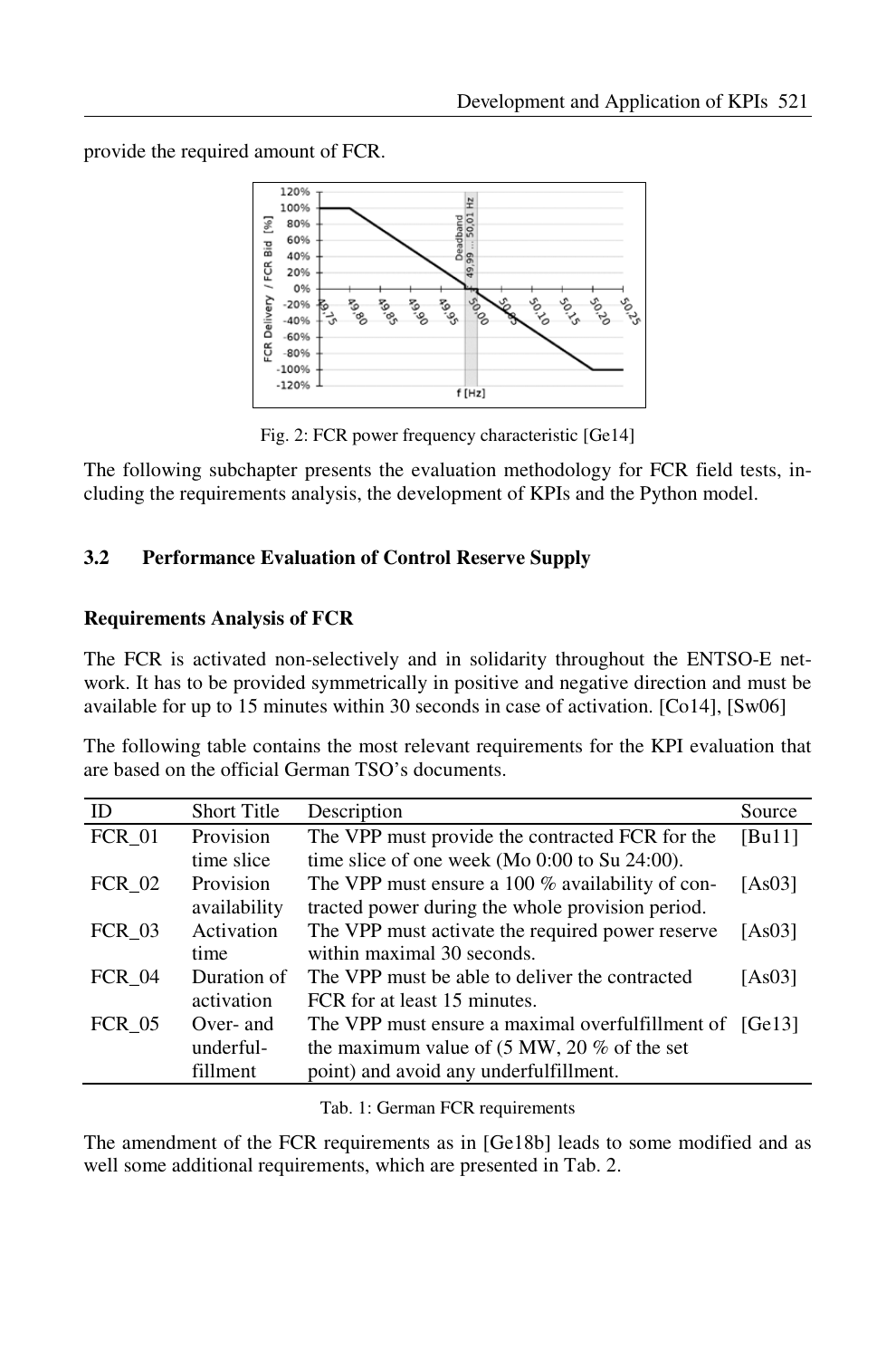| ID            | <b>Short Title</b> | Description                                               | Source     |
|---------------|--------------------|-----------------------------------------------------------|------------|
| <b>FCR 06</b> | Power              | The period after a set point change is separated          | [Ge18b]    |
|               | change             | into a power change area (030 s), a transient             |            |
|               | areas              | area $(3090 s)$ and a stationary area $(90n s)$ .         |            |
| <b>FCR 07</b> | Gradient           | The VPP has to activate the FCR evenly, i.e. the          | $[Eu17]$ , |
|               |                    | first 50 $\%$ in the first 15 seconds and the last        | [Ge18b]    |
|               |                    | 50 % linearly in the next 15 seconds.                     |            |
| <b>FCR 05</b> | Over- and          | An over- and underfulfillment of 20 % (10 %) of           | [Ge18b]    |
|               | under-             | the set point is permitted resp. of 30 $\%$ (20 $\%$ ) is |            |
|               | fulfillment        | tolerated during the transient (stationary) area.         |            |
| <b>FCR 08</b> | Permitted /        | The VPP must ensure at least 95 % of the values           | [Ge18b]    |
|               | tolerated          | to be within the permitted corridor and maximal           |            |
|               | corridor           | 5 % within the tolerated corridor.                        |            |

Tab. 2: Amendment of German FCR requirements

A supporting visualization of the requirements regarding the activation times and the tolerance corridors is illustrated in Fig. 3.



Fig. 3: Limits of fulfilment corridor (left) and limits of permitted and tolerated corridor (right)

#### **Key Performance Indicators**

The following time series can directly be exported from the VPP to use them for further calculations.

- Active power  $P(t)$
- Available active power  $aap(t)$
- FCR bid (provision of ordered control reserve capacity)
	- $\text{positive}$   $\text{prox}_{\text{ord}.\text{pos}}(t)$ − negative *prov*<sub>ord,neg</sub>(t)
- Set point control reserve (activation call)  $s(t)$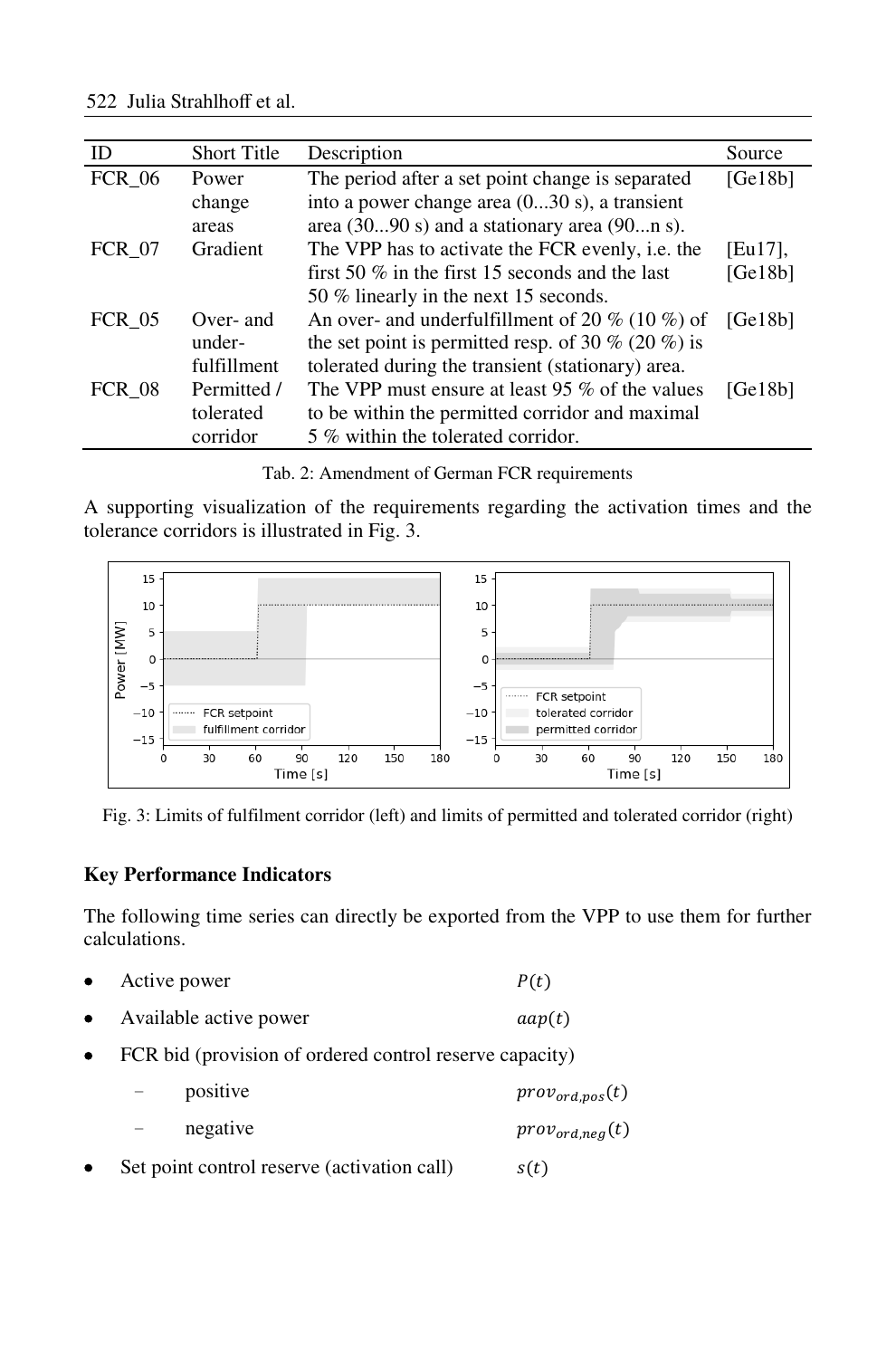Real time schedule  $rts(t)$ Actual value control reserve (activation)  $av(t)$  $rts(t) = aap(t) - prov_{ord, pos}(t)$  (1)  $av(t) = P(t) - rts(t)$  (2)

In this work, one exemplary KPI, the activation quality, is presented since it is the best comparable one. The following time series are calculated to further calculate the KPI.

• Acceptance channel

The following formulas for the upper limit  $uac_{FCR}(t)$  and lower limit  $lac_{FCR}(t)$  of the acceptance channel consider the requirements for control reserve (*FCR\_03* in Tab. 1) and are adapted to official public formulas of the German TSOs as in [Ge18a].

$$
uac_{FCR}(t) = \max\{s(t-31),...,s(t)\}\tag{3}
$$

$$
lac_{FCR}(t) = \min\{s(t-31),...,s(t)\}\tag{4}
$$

According to the new prequalification requirements (see *FCR\_07* in Tab. 2), the upper limit  $\iota ac_{FCR}(t,j)$  and lower limit  $lac_{FCR}(t,j)$  of the acceptance channel for FCR are now determined by a reaction time  $T_{react} = 15 s$  and a certain gradient  $g(t)$  after each timestamp  $t_{change}$  with a set point change. The equations below refer to the formulas for the calculation of tolerance limits in [Ge18c].

$$
g(t) = \frac{|s(t) - s(t - 30)|}{30 s}
$$
 (5)

$$
t_{change} \in \{t, s(t) \neq s(t-1)\}\tag{6}
$$

For  $\forall j \in \{t_{change}, \dots, t_{change} + 2 * T_{react}\}$ :

$$
uac_{FCR}(t,j) = \begin{cases} st(t) & s(t) \ge s(t-2*T_{react}) \\ s(t-2*T_{react}), & [s(t) < s(t-T_{react}) \land [j \le (t_{change} + T_{react})] \end{cases} (7) \\ uac_{FCR}(t,j) = \begin{cases} st(t) & s(t) < s(t-2*T_{react}) \end{cases} (8) \\ uac_{FCR}(t,j) = \begin{cases} st(t) & s(t) < s(t-2*T_{react}) \end{cases} (9) \\ s(t) & s(t) < s(t-T_{react}) \end{cases} (10)
$$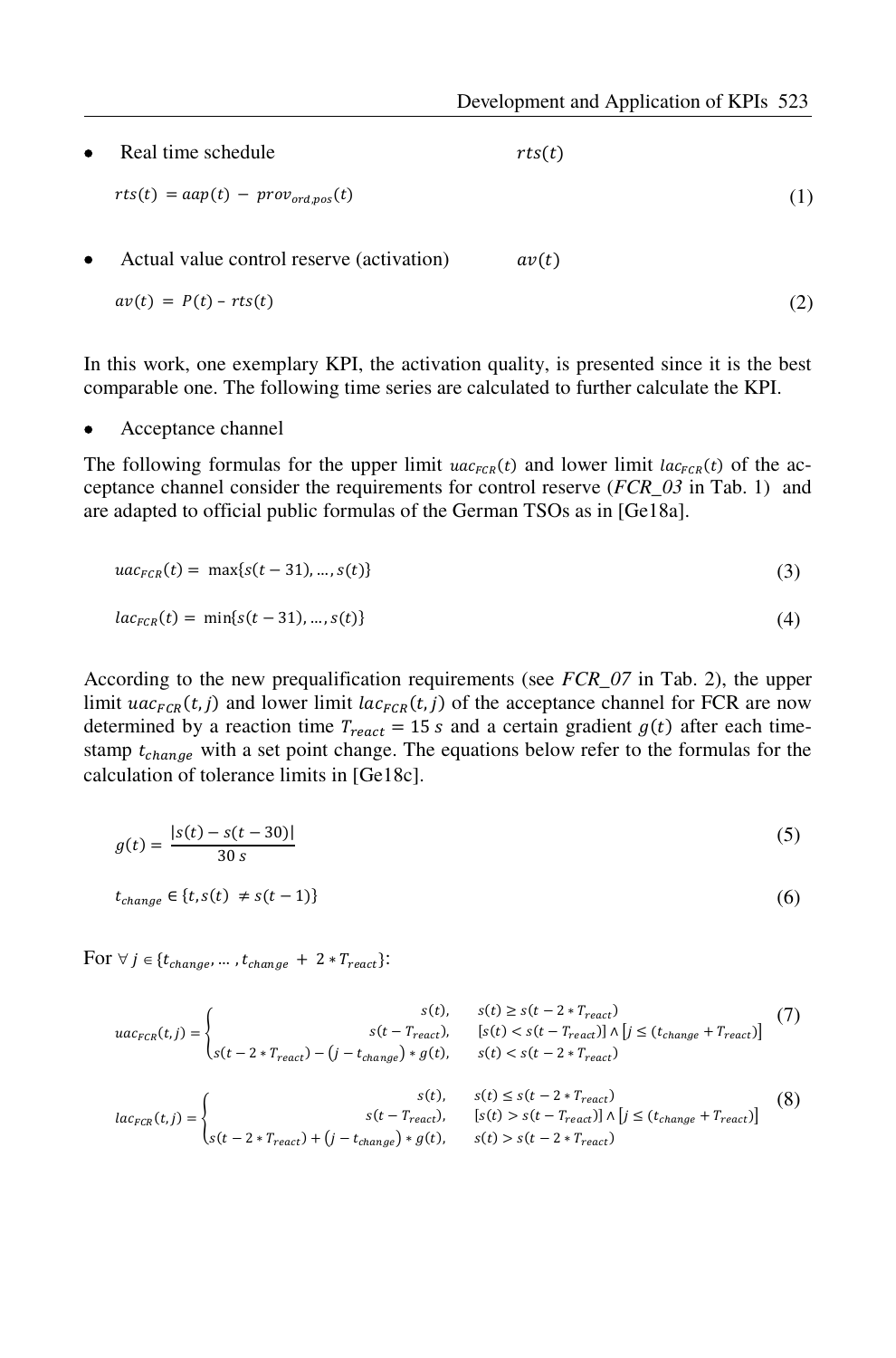• Fulfillment corridor / tolerated and permitted corridor

The upper and lower limit of the acceptance channel is extended by certain tolerances which are defined in requirement number FCR\_05 in Tab. 1 and Tab. 2. The calculation of the upper and lower limits of the tolerance corridors is performed by a Python based analysis framework and leads to the visualization in Fig. 3. The formula symbols for the different corridors are summarized in Tab. 3.

| Corridor             | Upper limit  | Lower limit |
|----------------------|--------------|-------------|
| fulfillment corridor | ufc(t)       | lfc(t)      |
| permitted corridor   | $\mu p c(t)$ | lpc(t)      |
| tolerated corridor   | utc(t)       | ltc(t)      |

Tab. 3: Formula symbols upper and lower corridors

In order to determine the total activation quality, the share of values within the fulfilment corridor respectively within the tolerated and permitted corridor is measured.

• Values within fulfillment corridor / tolerated and permitted corridor

$$
av_{fullfiliment}(t) = \begin{cases} true, & \text{if } c(t) \le av(t) \le ufc(t) \\ false, & \text{else} \end{cases} \tag{9}
$$

$$
av_{permitted}(t) = \begin{cases} true, & lpc(t) \le av(t) \le upc(t) \\ false, & else \end{cases}
$$
 (10)

$$
av_{tolerated}(t) = \begin{cases} true, & ltc(t) \le av(t) \le utc(t) \\ false, & else \end{cases}
$$
 (11)

• Share of values within fulfillment corridor / tolerated and permitted corridor

$$
av_{fullfilment, true} = \frac{1}{n} \sum_{i=1}^{n} \mathbb{1} \left\{ av_{fullfilment_{i'}} av_{fullfilment_i} = true \right\}
$$
 (12)

$$
av_{permitted,true} = \frac{1}{n} \sum_{i=1}^{n} \mathbb{1} \left\{ av_{permitted_i}, av_{permitted_i} = true \right\} \tag{13}
$$

$$
av_{tolerated,true} = \frac{1}{n} \sum_{i=1}^{n} \mathbb{1} \{ av_{tolerated_i}, av_{tolerated_i} = true \}
$$
\n
$$
(14)
$$

• Activation quality

The activation quality corresponds to the share of values within the fulfilment corridor. For the new requirements, it is the share of values within the permitted corridor plus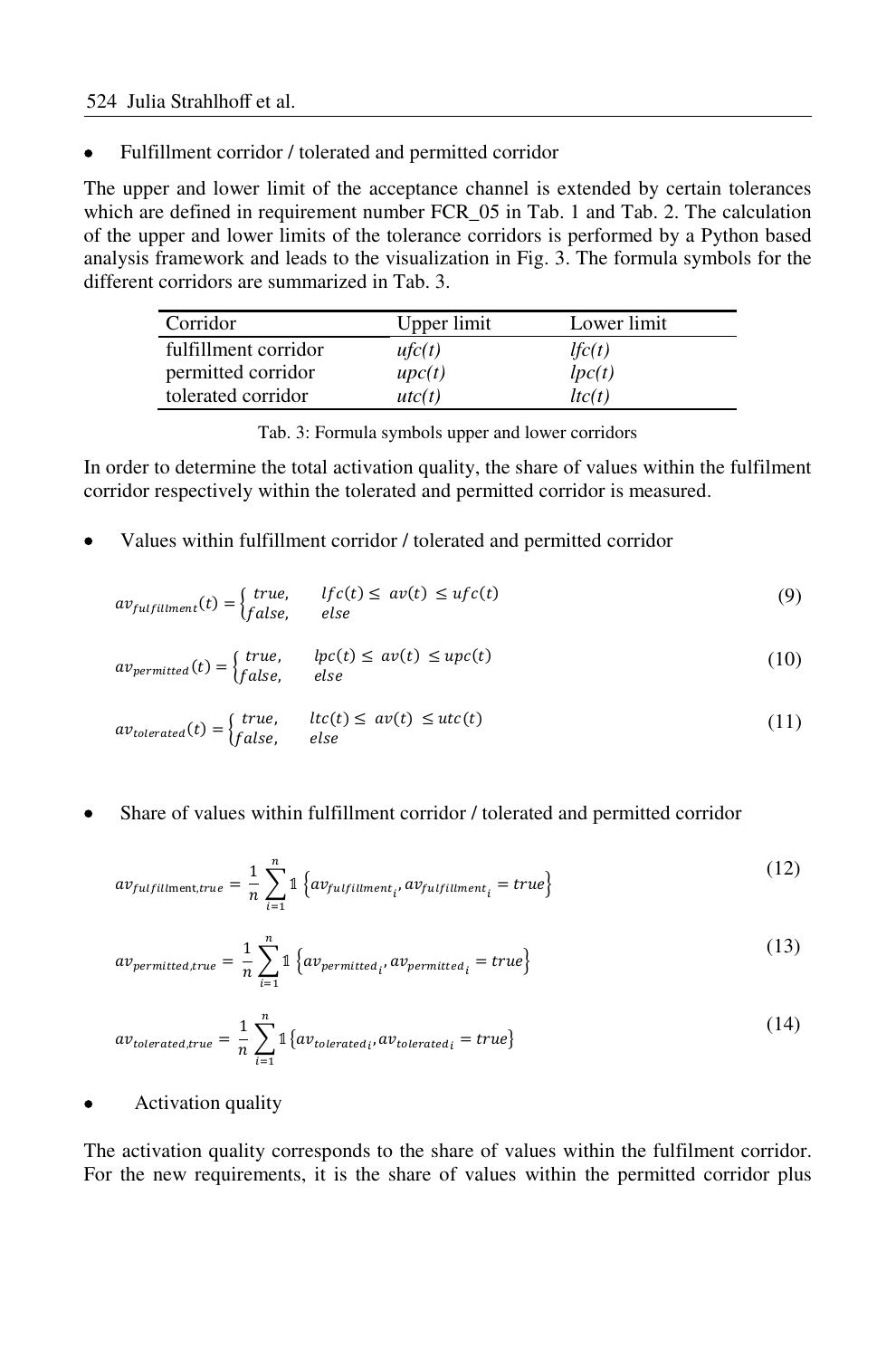max. 5 % of the measured values within the tolerated corridor (see *FCR\_08* in Tab. 2).

$$
quality_{old}(\%) = av_{fullfullment, true} * 100 \tag{15}
$$

$$
quality_{new}(%) = (av_{permitted, true} + max\{av_{tolerated, true}, 0.05\}) * 100
$$
\n(16)

All formulas can be calculated separately for times of positive FCR activation, negative FCR activation and zero FCR activation. This might be interesting to investigate misbehaviour of the power plants in certain situations, because from a technical point of view it is another challenge to provide positive control power compared to negative.

#### **Python Model for Automatic KPI Evaluations**

The evaluation in Python can be generated after each field test. The modular structure of the Python model is described below and is illustrated in Fig. 4.



Fig. 4: Python model for the automatic FCR test evaluation

The Application-Programming-Interface (API) *vpp-api-python* allows the access to the VPP data. The configuration file *ConfigurationDataexport.ini* contains connection and configuration details for the VPP data export. In the script *TestParameter.py* some test and wind farm specifics have to be defined by the user. The script *DataExport.py* reads the information of the configuration file and the test parameters. It exports defined time series via the API from the VPP data and safes it in a pickle (.pkl) file which is useful for archiving large amounts of data in a Python conform data format. The different scripts in the Python package *KPI\_Report* have functions to import the time series from the pickle file, to convert it to pandas data frames, to calculate the tolerance corridors and the KPIs and to create plots for the visualization of the evaluations and time series. The script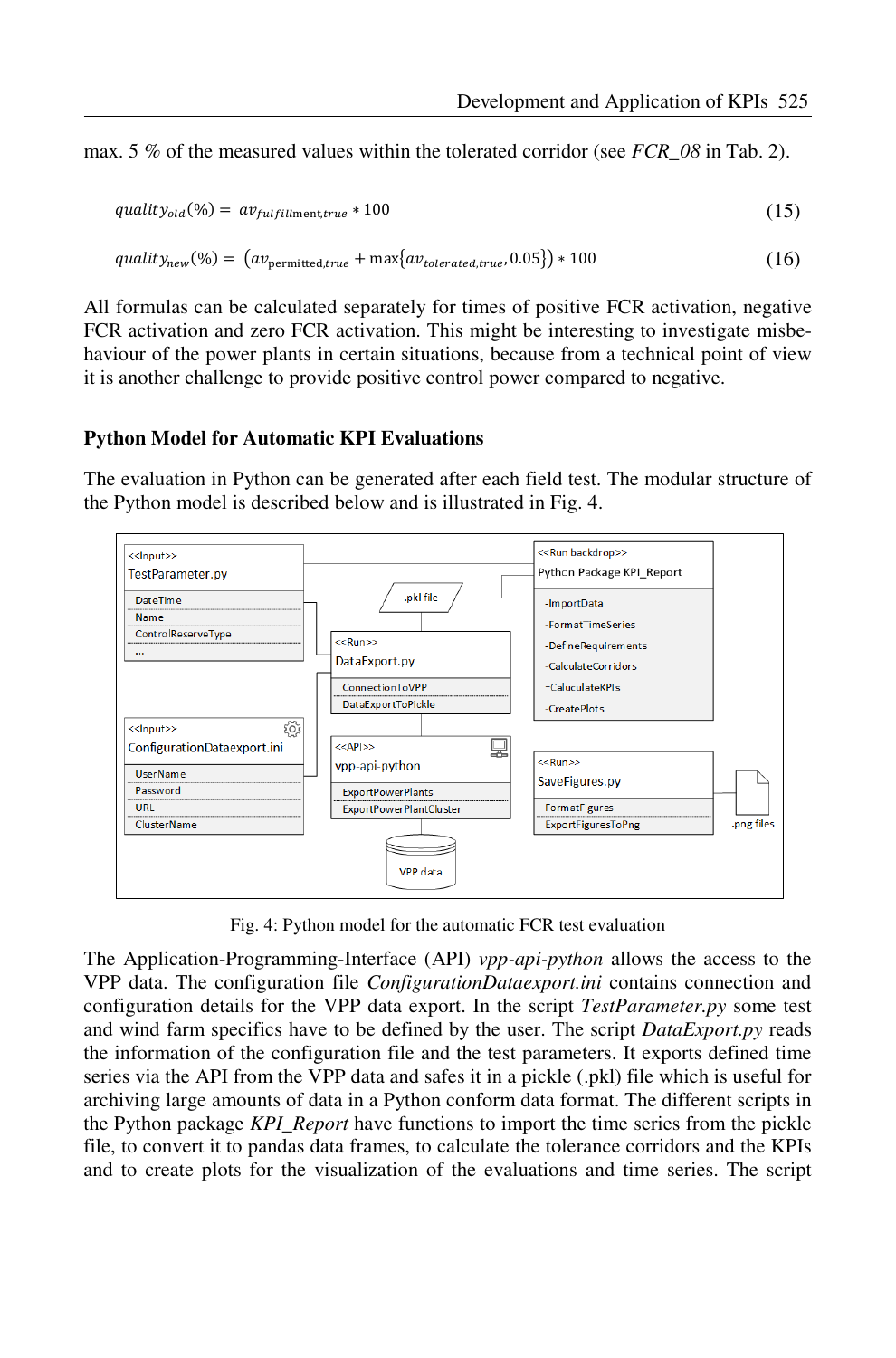*SaveFigures.py* activates the Python package *KPI\_Report* backdrop and finally exports the produced plots of time series and evaluation diagrams to PNG files.

In the next chapter, a case study for executing and evaluating FCR field tests with application of the described methods is presented.

## **4 Case Study**

### **4.1 Performing Transnational Control Reserve Tests**

For the control reserve tests, the frequency emulator simulates a frequency deviation in the grid. First, a reduction of the grid frequency of 200 mHZ is simulated for 15 minutes (minutes 20 to 35 in Fig. 5) and an increase of the grid frequency of 200 mHz is simulated between minutes 50 and 65. This is analogical to the FCR model protocol that has to be performed in Germany to prove FCR ability [Ge18b]. The stepwise activation of control reserve enables a clear observation of the active power response of the VPP. According to the frequency power characteristic in Fig. 2, a frequency deviation of +/- 200 mHz corresponds to the complete activation of the FCR bid.

An exemplary reaction of the power plants to the FCR bid and the activated FCR is shown in Fig. 5, that visualises the time series active power  $P(t)$ , available active power  $aap(t)$  and the real time schedule  $rts(t)$ .



Fig. 5: Physical reaction of a wind farm cluster to FCR set points

The real time schedule always corresponds to the value of the available active power reduced by the amount of the positive FCR bid. The control reserve mode of the power plant cluster is activated about 30 seconds before the start of the FCR bid, so that the active power can follow the real time schedule just in time to fulfil the requirement for 100% availability of provided FCR (see *FCR\_02* in Tab. 1). The control system reduces the active power generation by the amount of the positive FCR bid to be able to activate the positive control reserve. During the phase of the simulated frequency drop (rise), the power plant cluster receives the set point signal to power up (down) the active power by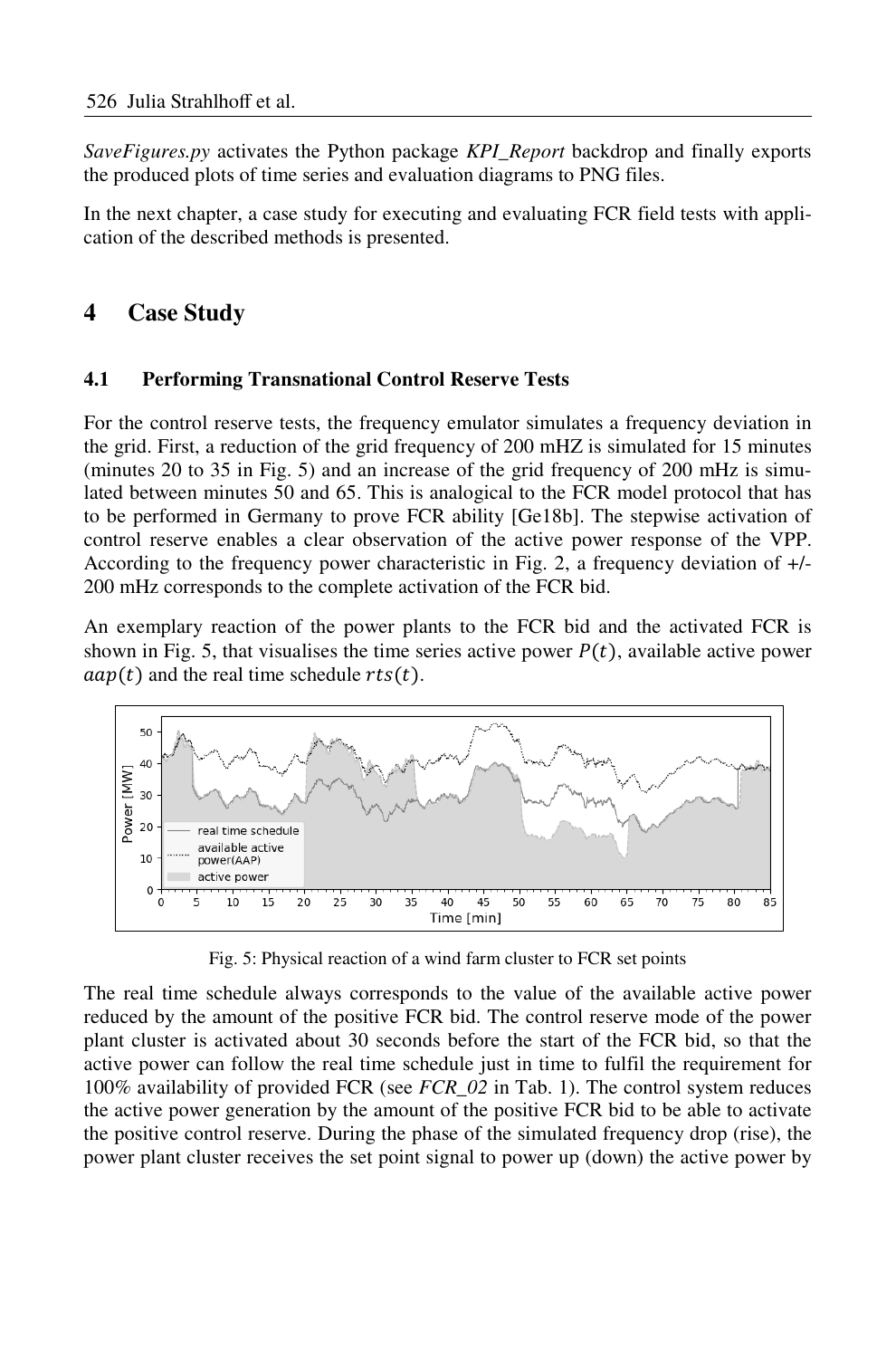the amount of the positive (negative) FCR bid plus a safety factor. The activated FCR  $av(t)$  in positive or negative direction is equivalent to the deviation of the active power from the real time schedule.

The mentioned safety factor is implemented in the VPP as an offset correction function and is necessary for two reasons. First, to avoid any underfulfillment because of fluctuations of the active power. Second to compensate a possibly inaccurate calculation of the AAP that has to be forecasted rollingly by the power plants themselves.

In the following subchapter, one exemplary evaluation of a control reserve field test with the developed KPIs is presented.

### **4.2 Application of KPIs to REstable Field Tests**

In the following evaluations, the offset correction function of the VPP will be disregarded in order to get a clear comparison of the KPIs according to the old and the new requirements without any computational modification of time series. In this example, the power plant cluster receives a set point of 12.5 MW for positive FCR activation and 10.5 MW for negative FCR activation. Fig. 6 shows an extract of the FCR time series with the according different tolerance corridors. The old requirements apply in the left diagram and the new requirements in the right diagram.



Fig. 6: Limits of fulfilment corridor (left) and limits of permitted and tolerated corridor (right)

One can see clearly the underfulfillment of the required FCR caused by an overestimation of the AAP (left diagram). The permitted and tolerated corridors for both positive and negative deviations of the FCR according to the new requirements (right diagram) lead to the result, that there is no underfulfillment in the illustrated extract.

The activation quality for the whole time slice of the test is presented in Fig. 7, separated into positive and negative FCR and times without FCR call. For the positive and negative FCR, the quality is better according to the new requirements, as they allow both over- and underfulfillment to a certain extent. This leads to an activation quality of 83.94 % according to the old requirements and 90.58 % for the new ones.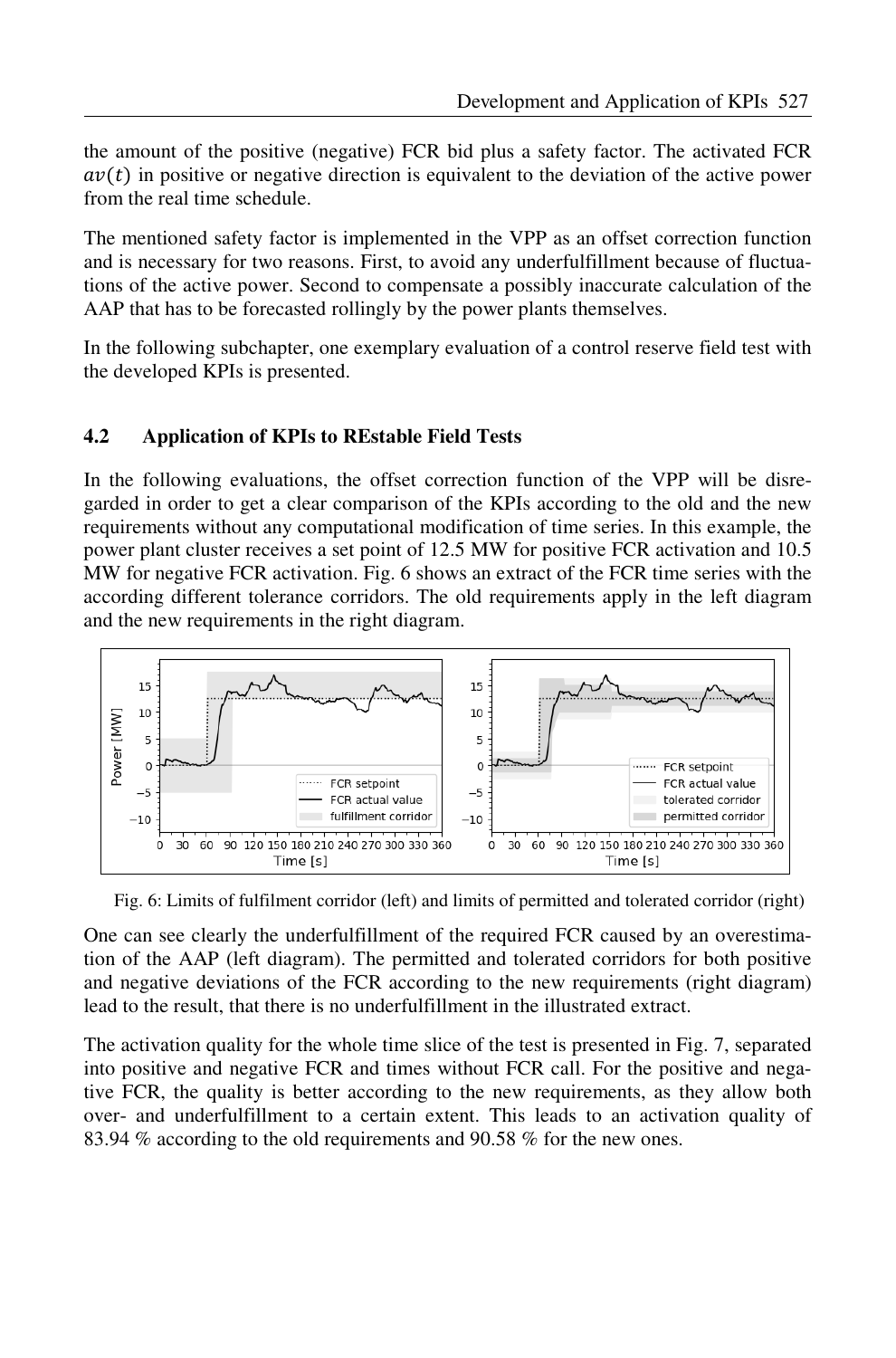

Fig. 7: Activation quality control reserve field test for old (left) and new requirements (right)

## **5 Discussion and Conclusion**

The operated control reserve field tests as part of the REstable project are a success regarding the transnational established ITC infrastructure and the overcoming of regulative and technical obstacles for a centralized control of decentral European fluctuating power plants.

The developed KPIs allow a transparent verification of the fulfilment of control reserve requirements. A quantitative interpretation of the results regarding the activation quality is currently difficult as there are no comparable figures available. Moreover, the project did not claim to draw statistically relevant conclusions from the tests, because the number of tests was limited due to an agreed limited amount of energy losses. Nevertheless, some aspects could be detected which lead to loss of performance in the KPIs. First, a systematic overestimation of the calculated AAP can cause a merely arithmetical underfulfillment of the required FCR value. The offset correction of the VPP can compensate this theoretically, but it is not an officially proven procedure yet. Second, some general technical aspects can lead to slower reaction times of the power plants. For example, the interval for the acceptation of set point signals by the power plants has to be adjusted as short as possible, as current default values are up to 60 seconds to protect the power plants. Moreover, the communication chain in this system architecture from the central frequency emulator via the power target converter via the aggregator to the power plants can lead to latencies of a few seconds.

The further development of the technical requirements for control reserve seems to be more fitting to the control behaviour and the variability of renewable energies. According to the new requirements, a deviation from the set point is tolerated in both positive and negative direction and a distinction is made between a transient and a stationary area after each set point change. Moreover, the results of the field test show a better activation quality for the new requirements.

As a conclusion, it is possible to perform FCR of good quality with fluctuating energies aggregated transnationally within a VPP. A hundred percent fulfilment of the TSO's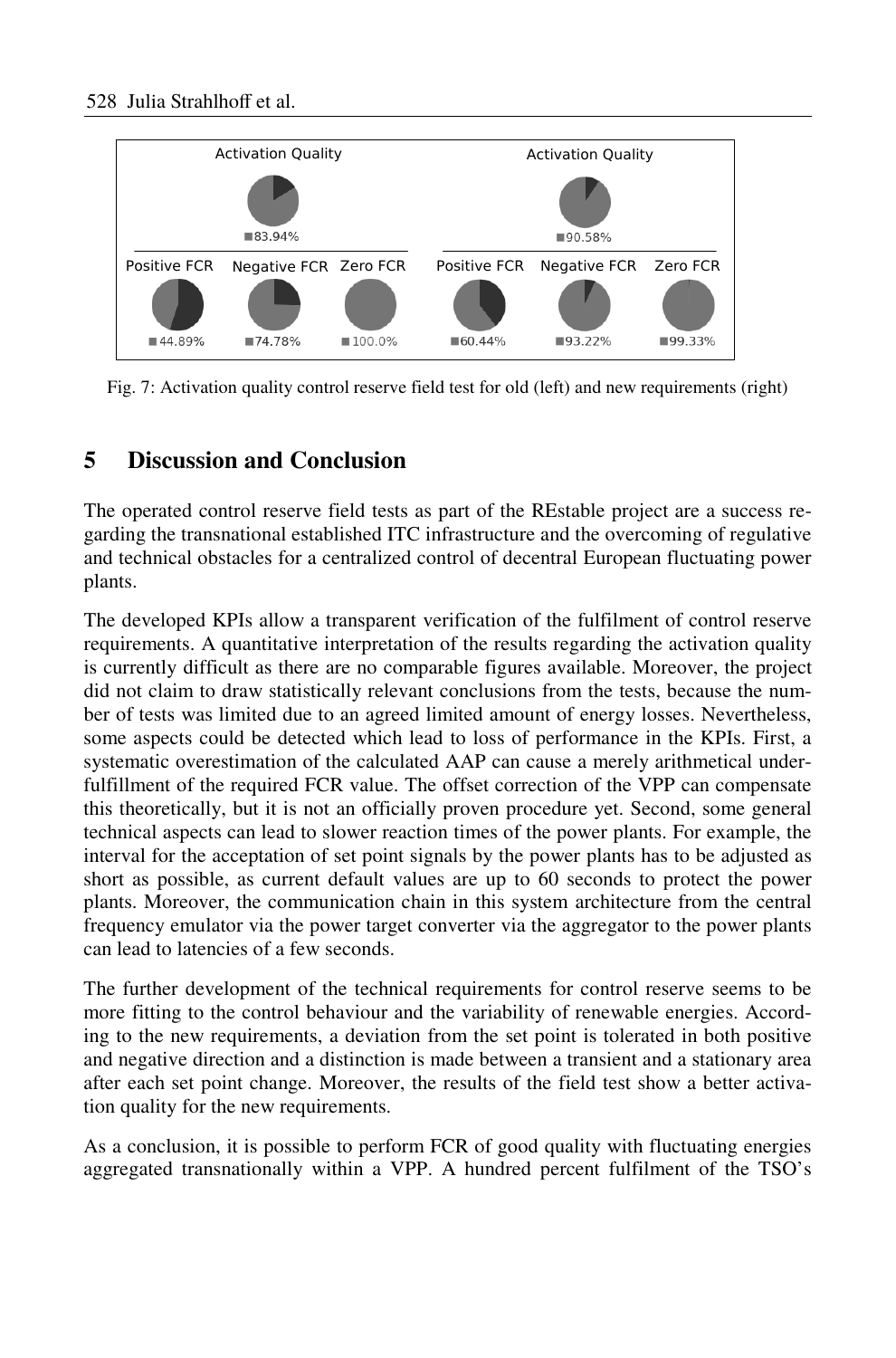requirements on FCR is still not possible. Moreover, some regulations have to be amended to open the FCR market for fluctuating energies, such as the lengths of the bidding time slices and the lead times or the permission for control area crossing aggregation of power plants, for example.

## **Acknowledgments**

The work reported in this paper was part of the European research project 'REstable - Improvement of renewables-based system services through better interaction of European control zones' within the ERA-Net Smart Grid Plus program. The authors gratefully acknowledge the contribution of the BMWi (DE), the ADEME «Investissements d'Avenir» (FR) and the Foundation for Science and Technology (PT).

## **Bibliography**

| [Ac15]  | Ackermann, T. et al.: Integrating Variable Renewables in Europe. Current Status and<br>Recent Extreme Events. In IEEE Power and Energy Magazine, 2015, 13; pp. 67–77.                                                             |
|---------|-----------------------------------------------------------------------------------------------------------------------------------------------------------------------------------------------------------------------------------|
| [ADA18] | Attya, A. B.; Dominguez-Garcia, J. L.; Anaya-Lara, O.: A review on frequency sup-<br>port provision by wind power plants. Current and future challenges. In Renewable and<br>Sustainable Energy Reviews, 2018, 81; pp. 2071–2087. |
| [As03]  | Association of German Grid Operators (VDN): TransmissionCode 2003 - Anhang D1,<br>2003.                                                                                                                                           |
| [Bo18]  | Borne, O. et al.: Barriers to entry in frequency-regulation services markets. Review of<br>the status quo and options for improvements. In Renewable and Sustainable Energy<br>Reviews, 2018, 81; pp. 605–614.                    |
| [Bul1]  | Beschluss BK6-10-097. Festlegung zu Verfahren zur Ausschreibung von Regelenergie<br>in Gestalt der Primärregelung, 2011.                                                                                                          |
| [Bul5]  | Bundesministerium für Wirtschaft und Energie (BMWi): Ein Strommarkt für die<br>Energiewende, 2015.                                                                                                                                |
|         | [CMK18] Camal, S.; Michiorri, A.; Kariniotakis, G.: Optimal Offer of Automatic Frequency<br>Restoration Reserve From a Combined PV/Wind Virtual Power Plant. In IEEE Trans-<br>actions on Power Systems, 2018, 33; pp. 6155–6170. |
| [Co14]  | Consentec: Beschreibung von Regelleistungskonzepten und Regelleistungsmarkt.<br>Studie im Auftrag der deutschen Übertragungsnetzbetreiber, 2014.                                                                                  |
| [D114]  | Díaz-González, F. et al.: Participation of wind power plants in system frequency<br>control. Review of grid code requirements and control methods. In Renewable and<br>Sustainable Energy Reviews, 2014, 34; pp. 551-564.         |
|         |                                                                                                                                                                                                                                   |

[Es17] Essakiappan, S. et al.: Dispatchable Virtual Power Plants with forecasting and decentralized control, for high levels of distributed energy resources grid penetration: 2017